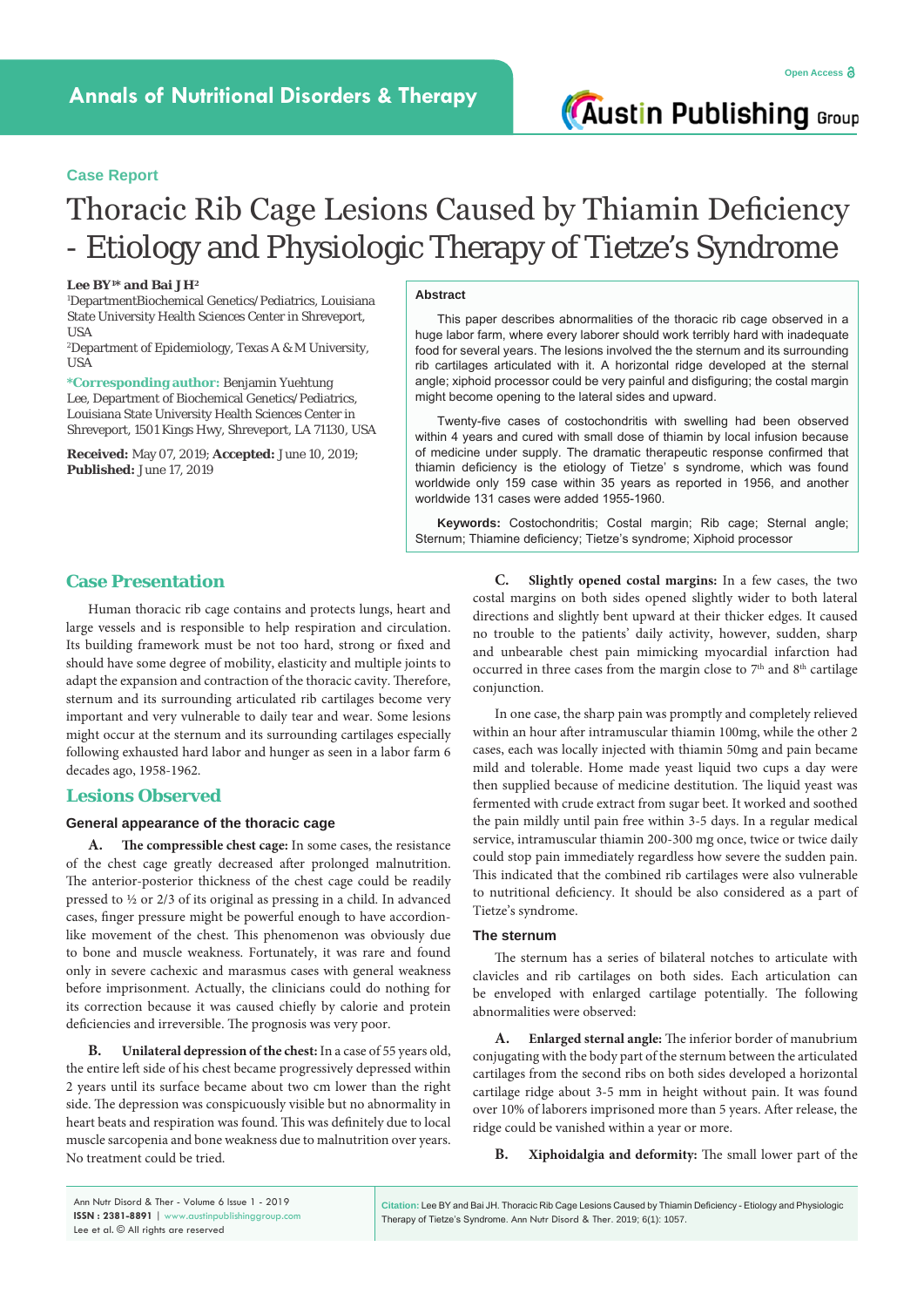sternum is very troublesome clinically. Xiphoidalgia and tenderness were not only common but often causing gastric or respiratory signs including nausea, vomit, or cough. Local infusion of thiamin was constantly required to relieve pain because regular pharmaceutical analgesics was useless.

Deformity of this process was also common, either increasing in size or changing in shape and even twist. Normally, this process makes a depression in the epigastric region of the abdominal wall, which is called epigastric fossa or pit of the stomach. In 20% of the laborers over 5 years, this fossa became enlarged and might reach the size to fill in the ventral portion of a man's thumb or to contain a hen's egg. Its lower apex flexed upward and become a projected point on the abdominal wall.

In some cases, the process enlarged transversely even close to both side rib costal margins. These indicated that the shape and size of xiphoid process might become bigger and spoon- or spade-like, or even twisted. No accompanied enlargement of cartilage of the xiphisternal joint was observed by us. However, Tietze's syndrome lesion at xiphisternal joint had been reported by Jelenko, 1974 [1].

#### **Tietze's syndrome**

The swelling costochondritis of the rib cartilage constitutes Tietze's syndrome. It occurred usually only in one rib cartilage, mostly the second or the third rib cartilage. The costal margins on both sides also can became sudden sharp painful but no local swelling had observed. Within 4 years, twenty-five typical cases of Tietze's syndrome were diagnosed among thousands of laborers. The involved cartilage swelling was fusiform, firm, and terribly painful with severe tender. Acute sharp pain was so severe that frequently causing debilitating as in myocardial infarction. No injury or any other cause could be found except for prolonged terribly hard labor. Vitamin C and regular analgesics, such as pyramidon or paracetamol, were useless while local infusion of thiamin 50mg could relief pain within hours and reduced or eliminated the swelling after 3-5 injections, which were injected within a week. Definitely, this dose was too low than it should be due to medicine destitution. When pain became milder, thiamin infusing was replaced with home-made liquid yeast two cups a day, In this way, twenty-five cases were cured without any consequence. Of course, in case of intramuscular or local infusion thiamine 200-300 mg twice or trice daily the painful swelling would be eliminated within 2-4 days and no more.

# **Discussion**

Since all the laborers were under the same prolonged semistarvation and the same arduous physical labor, nutritional deficiency should be the etiology for some commonly associated lesions if confirmed with nutritional therapy.

#### **The sternum**

The enlarged sternal angle was symptom free. It may be useful as a standard for evaluation of patients' nutritional status. Its surrounding rib cartilages may be a potential resource of new rheumatic disease.

The xiphoid process was very vulnerable and troublesome. Its pain and tenderness were common and local infusion of thiamin often required. Since it is too vulnerable and connects with abdominal diaphragmatic muscle, and sternopericardial ligament, therapeutic practice must be very careful and gentle, therefore, local infusion of thiamin was usually held.

The rib cartilages and the costal margins are critically important because both of them yielding sudden sharp intolerable pain of Tietze's syndrome.

#### **Etiology and therapy of Tietze's syndrome**

Tietze [2] and several other authors had implicated nutritional deficiency as its etiology. Evans and Eames [3] had pointed out that it might be due to deficiency of vitamin C and B. Our observation supported their hypothesis but exclude vitamin C because it had no effect.

**a. High incidence:** Among the malnourished population: Twenty-five cases were observed within 4 years among 5,000 individuals with definite malnutrition, while Kayser collected only 159 cases within 35 years from world literature in 1956 [4]. Aeschlimann and Khan added another 131 cases of 1955-1960 worldwide [5], totally 290.

**b. Dramatic therapeutic effect:** Regular analgesics were useless while parenteral thiamin relieved sharp pain promptly and reduced the swelling if continued. In a case with a sudden, sharp and debilitating pain from costal margin mimicking myocardial infarction, two injections of thiamin 100mg relieved pain completely in an hour. In typical case with swelling rib cartilage, thiamin 100mg was usually injected to reduce pain or make it tolerable. Then followed by local infusion of thiamin 50mg close to the swelling for 3-5 times. Homemade liquid yeast might be supplied. The purpose was to save thiamin. In regular medical service, parenteral thiamin 200-300 mg twice or trice daily could eliminate the abnormality no more than 3 days.

c. Dietary improvement: Among the released, Tietze's syndrome was either absent or cured after dietary improvement. Therefore, thiamin deficiency would be the primary etiology for Tietze's syndrome while the role of other nutrient deficiency would be only minimal.

## **Possible mechanism of rib cartilage disorders in thiamin deficiency**

Thiamin plays a critical role in energy metabolism. When thiamin is deficient, the activities of enzymes in glycolysis decrease. Glutathione content in blood and tissues also decreases. Some deleterious metabolites may be excessively produced or accumulated, including free radicals, α-oxoaldehydes, lipid peroxides, Advanced Glycation End-Products (AGEs), etc [6,7]. They may contribute to the pathogenesis of cartilage lesions by [8-10]:

a. Causing degradation of chondrocyte and the matrix including proteoglycan and collagen.

b. Reducing the capacity of chondrocyte to remodel their extra-cellular matrix.

c. Interfering with cellular processes, such as adhesion of cells to the matrix, proliferation and gene expression.

d. Increasing the stiffness, brittleness of articular cartilage and make it more prone to mechanical damage.